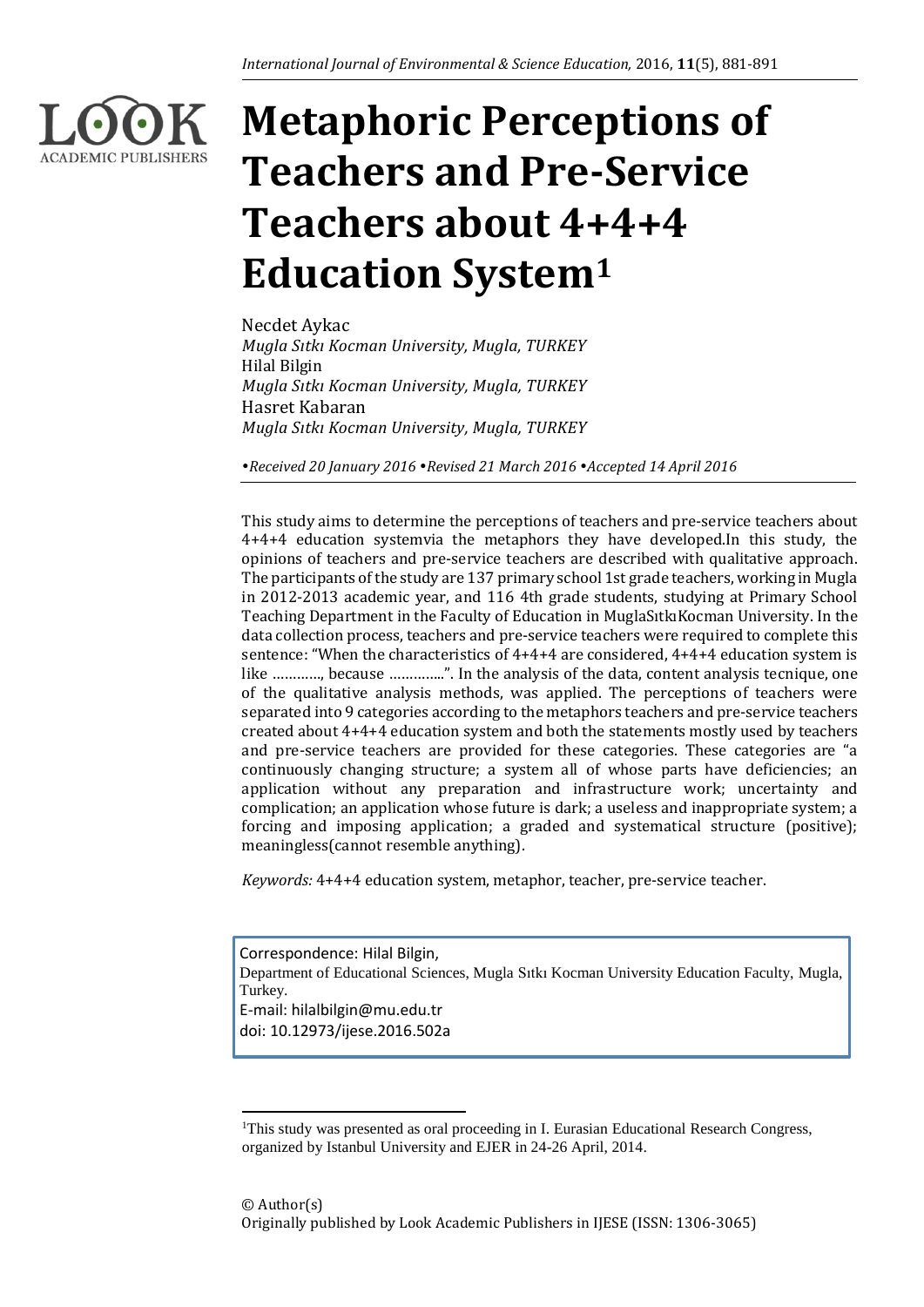### **INTRODUCTION**

When expressing an emotion or opinion, individuals need to concretize the abstract concepts in order for the other people to comprehend them. Natural and logical patterns, piled up from the interaction of individuals with real world, have vital importance in the explanation of abstract structures (Kövecses2002). Therefore, individuals are in need of some instruments by which they can state abstract concepts more easily and make these concepts more comprehensible. Metaphors have become instruments people frequently apply in clarifying and comprehending abstract and complex emotions and opinions. Metaphors also have become structures which individuals remarkably use and come across in their social and educational lives. Because metaphors are main linguistic instruments people have discovered so as to understand, explain, establish and organize the world. Metaphors can help people to realize how they established their own realities and how they perceive the world (Lakoffand Johnson 2005).

"Metaphor", a Greek word originates from the words of "meta" which means "change" and "pherein" meaning "carry" (Levine 2005). The concept of metaphor has been described differently by researchers who have conducted studies on this field. According to Holman (1985) creating metaphors is identifying by attributing an object's qualities to another object, predicated on imagination. According to Arnett (1999), metaphor is an instrument of perception. In this sense, metaphor is an expression form of how abstract concepts are perceived by people. According to Miles and Huberman (1994), metaphor can be identified as a figure of speech type or a literary instrument which provides comparing two things in terms of similarities by ignoring the differences between them. In addition to this, according to Kovecses (2002), metaphor, expressing a semantic structure with another one, is described as using together two semantic structures having similarities in meaning. Metaphor is created by these two structures, one of which is direct and the other one is indirect (Steen 2007).Based on the common points of these definitions, metaphors can be defined as instruments which can be used in explaining and comprehending abstract and complex concepts by drawing analogies in some points of these concepts with more concrete and comprehensible concepts.

Metaphors have been a focal point in both social sciences and organization analysis in recent years (Celikten 2006) and they have many advantages. Individuals tend to express the truth and realities either intentionally or unintentionally by forming patterns with their lives and experiences. (Lakoff and Johnson 2003). In other words, metaphors can be considered as instruments that are successful in revealing the correct information. Furthermore, Inbar (1996) has stated that metaphors are one of the most powerful instruments that can represent the individuals' believes which they have created with their own reasons. Another advantage of metaphors is that they search out how the concepts, needed to be analyzed, are perceived by people (Cerit 2008). In addition to all of these, metaphors have been used as a rather significant data collection technique in scientific research process. In the field of education, metaphors have been used in the explaining and comprehending process of some concepts. In this regard, there are many studies conducted in the national and international literature. It has been observed that the studies done in recent years generally aim at determining the opinions of participants about the concepts of teacher, teaching and learning, curriculum and curriculum development. Some of these studies are (Aykac and Celik 2014; Thomas and Beauchamp 2011; Tasdemir and Tasdemir2011; Aydın and Pehlivan 2010; Boyacı 2009; Botha 2009; Cerit 2008; Saban 2009).

In 2012-2013 academic year, a radical change whose name was called 4+4+4 education system took place in the education system of Turkey. 4+4+4 education system, which brought quite important changes that might affect teachers, students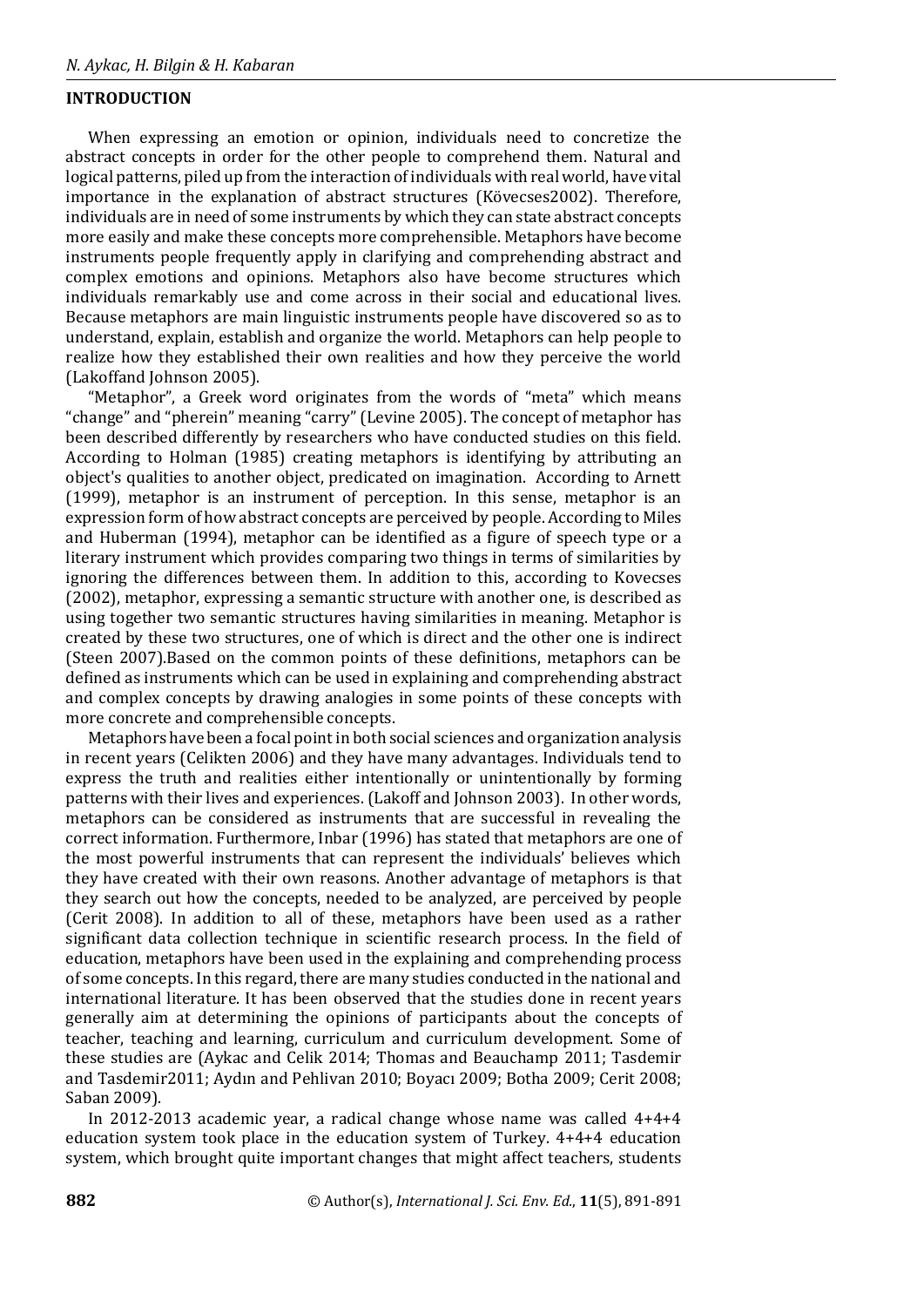and parents, have been one of the most discussed matters about education process in recent years. According to this regulation, it was decided that compulsory education would become 12 years and in the form of 4+4+4 which can be interrupted, instead of the current 8 uninterrupted years education in the form of 5+3 (Güven 2012).

However, this new application has been a matter of debate about the problems except for its advantages. Some of the most important problems are these: As the students were too young to read and write, they had a lot of difficulties in learning how to read and write, since the system began to be applied quickly and without planning, appropriate curriculum and books were not prepared, teachers do not have enough information about the new system and its application, the physical conditions of schools were not appropriate for the system and the system was prepared without taking teachers' opinions into account. 4+4+4 education system, which has been carried into practice without enough preparation, is thought to have negatively affected the students, teachers and also the parents. Teachers have had problems in adapting the new 4+4+4 education system. As the primary school teachers were training students for 5 years in the old education system, some of them have become redundant since the 5 years of primary education changed into 4 years. In addition to this, students have had significant problems in learning how to read and write because the schooling age was reduced to 60 months, which means a 5-year-old child could start school, they had failures at such a young age and as a result of this they had lack of confidence in themselves and reluctance for their schools. Also, the children who are at their 60, 72 or 80 months were trained all together in the same classes, which resulted in physical, cognitive and psychological differences between the students. On the other hand, the problems students encountered have surely affected the parents. The parents who did not want their students to start the school at such a young age needed to go to hospitals and take receive report from doctors meaning that their child could not go to school. By this way, it can be said that the new education system have affected the main participants of education, who are teachers, students and parents.

As 4+4+4 education system is a new application, it has a great significance on how both the teachers, who are the implementers of education systems, and pre-service teachers, who will become the implementers of them in the near future, perceive and comprehend this system. Only if perceived correctly by the current implementers and future implementers, the education system will bring to a success conclusion. This study is therefore thought to contribute to the field as there have been no similar studies about the new system and as it tries to determine the perceptions of teachers and pre-service teachers about a new education system.

With regard to these, the aim of this study is to determine the perceptions of teachers and pre-service teachersabout 4+4+4 education system by the metaphors they used. In the direction of this primary aim, the answers to the questions below are searched:

*1. By using which metaphors and reasons teachers express their perceptions about 4+4+4 education system?* 

*2. By using which metaphors and reasons pre-service teachers express their perceptions about 4+4+4 education system?* 

*3. What are similarities and differences between the metaphors teachers and preservice teachers developed?*

#### **METHOD**

#### **Research Design**

In this study, the opinions of teachers and pre-service teachers are described with qualitative approach. Qualitative approach is defined as a research in which

© Author(s), *International J. Sci. Env. Ed.*, **11**(5), 891-891 **883**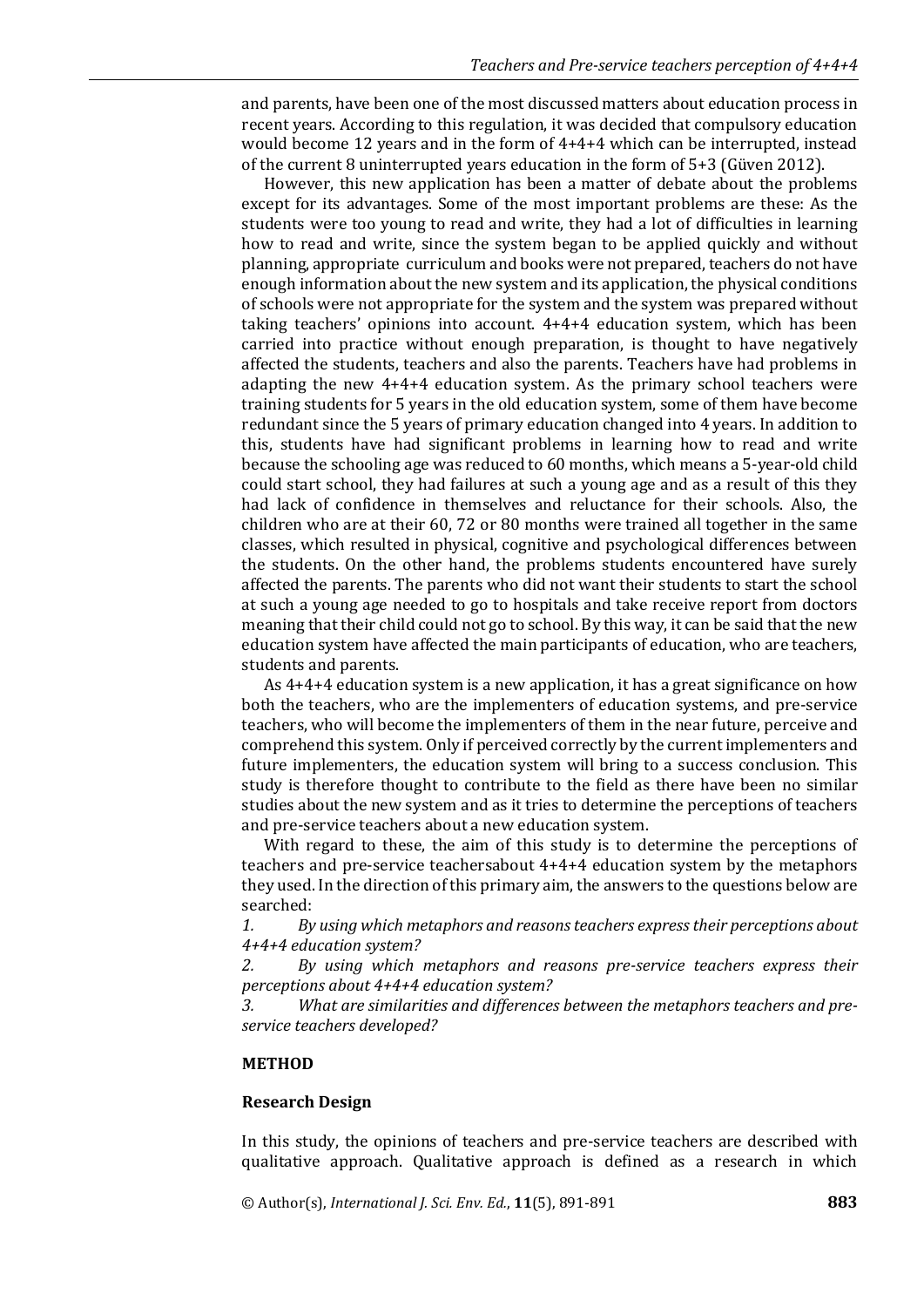qualitative data collection methods such as survey, interview and document analysis are applied and a qualitative process, which is oriented in presenting the perceptions and events in natural environment, realistically and holistically, is followed (Yıldırım & Şimşek 2011).

# **Participants**

Convenience sampling was used to select participants. This type of sampling is frequently preferred by the researchers, because participants can be easily reached and they are willing to participate in the study (Teddlie and Yu 2007). The participants were137 primary school 1st grade teachers, working in the city center, counties and towns in Mugla, and 116 4th grade students, studying at Primary School Teaching Department in the Faculty of Education in MuglaSıtkıKocmanUniversity in 2012-2013 academic year.

# **Research Instrument and Procedure**

In the data collection process, teachers and pre-service teachers were required to complete this sentence: "When the characteristics of 4+4+4 are considered, 4+4+4 education system is like …………, because ………….." The participants were required to resemble the education system to a metaphor and write their reason about the metaphor they had created. Because, as Forceville (2002) indicated, in order for a fact to be regarded as a metaphor, it needs to have a subject, a source and features (reasons) that are thought to refer from the source to the subject. The participants wrote their opinions on ready-prepared forms. Theforms, collected from teachers and pre-service teachers have constituted the main data source of this research.

# **Data Analysis**

In analyzing and interpreting the data, content analysis tecnique one of the qualitative analysis methods, was applied. The main purpose in content analysis is to reach connections that can clarify the collected data. By this aim, first the collected data is conceptualized, then these concepts are organized logically and according to these, the conditions clarifying the data are themed (Yıldırım and Şimşek2011).

The analysis and interpretation process of the metaphors, developed by teachers and pre-service teachers, were practiced in 5 stages (Saban 2009): They were arranged as (1) codification and elimination stage, (2) compilation a sample metaphor stage, (3) category development stage, (4) validation and reliability provision stage, (5) data transfer to MS Excel Program for quantitative data analysis stage. In data analysis stage, written data were digitized.

In data analysis stage, data codification was applied by three different encoders. The researchers compared the themes, and the reliability was calculated with the formula of [Agreement /(Disagreement +Agreement)]\*100 (Miles & Huberman, 1994) and for the themes related to 4+4+4 education system the reliability was found to be 92%. The data obtained from the study were evaluated by grouping them as positive or negative with regard to the similarities and differences and they were grouped in 9 categories. After the grouped data were digitized, they were represented in the forms of percentage and frequency in tables. Having participated in the study voluntarily, the teachers and pre-service teachers' opinions and expressions about the metaphors they had created were written without any change and they were interpreted by the researchers. When the metaphors and their reasons were given, in order to avoid revealing the participants' identities, the teachers were coded as T and pre-service teachers were coded as PT, then their number of participation was written and lastly their gender was coded in brackets; F for females and M for males.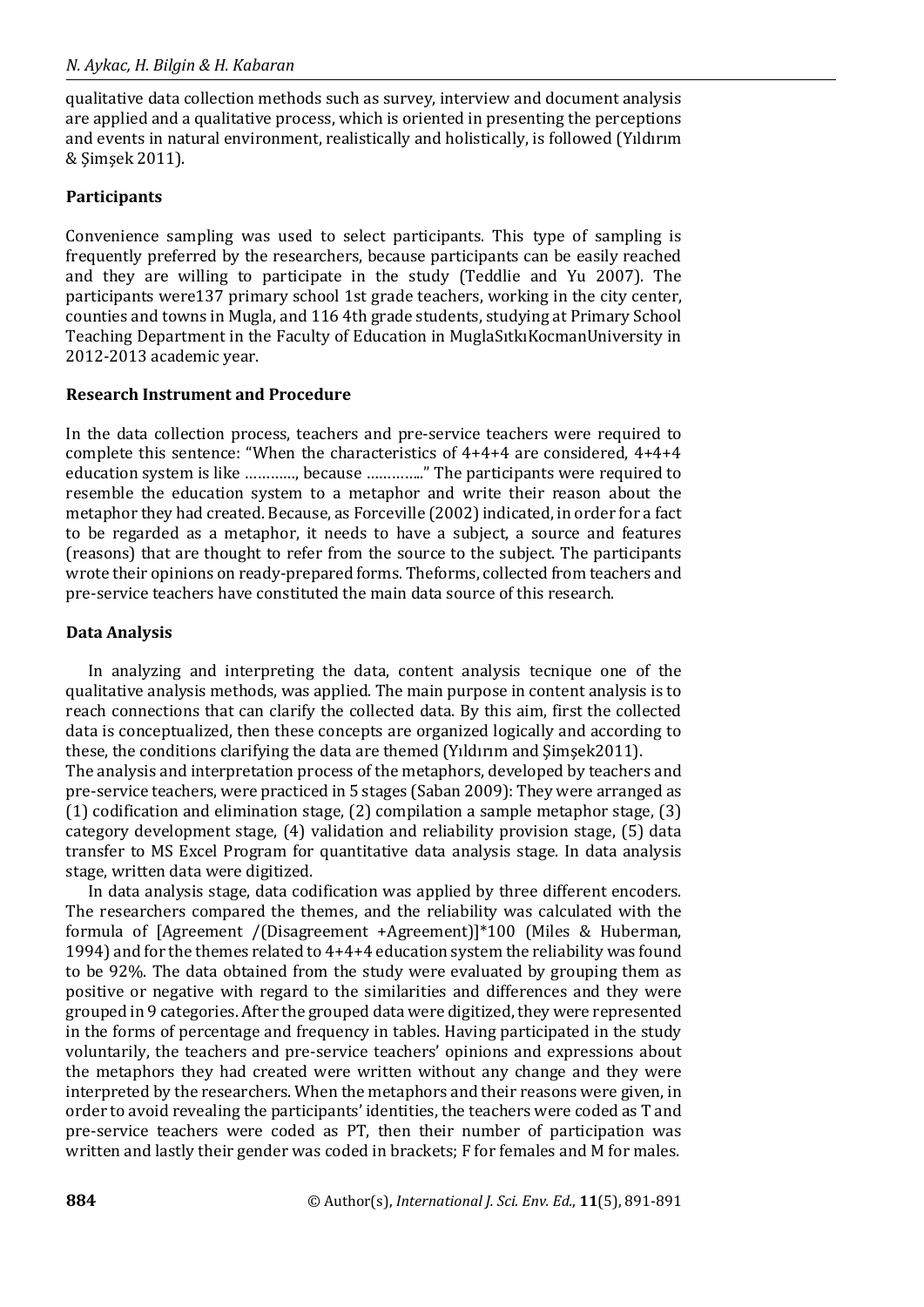### **RESULTS**

The categories constituted from the metaphors created by teachers and pre-service teachers are given in Figure 1.



**Figure 1**. Categories Formed by the Metaphors Teachers and Pre-Service Teachers Created

As can be seen in Figure 1, there are 9 categories formed by the metaphors teachers and pre-service teachers created about 4+4+4 education system. These categories are "a continuously changing structure; a system all of whose parts have deficiencies; an application without any preparation and infrastructure work; uncertainty and complication; an application whose future is dark; a useless and inappropriate system; a forcing and imposing application; a graded and systematical structure (positive); meaningless(cannot resemble anything)."

The distribution of the categories of metaphors teachers used about 4+4+4 education system is given in Table 1.

When Table 1 is investigated, it can be observed that teachers mostly associated 4+4+4 education system with the metaphor of "an application without any preparation and infrastructure work" (18.2%). At the same time, teachers substantially perceived 4+4+4 education system as "a continuously changing structure" (16.8%) and "a system all of whose parts have deficiencies" (16.8%). Moreover, a small part of the teachers described the education system as "a forcing and imposing application" (5.8%), whereas at the least proportion, they regarded4+4+4 education system as "a graded and systematical structure (positive)" (3.6%).

The most outstanding metaphors teachers developed about 4+4+4 education system and the reasons they stated are given below.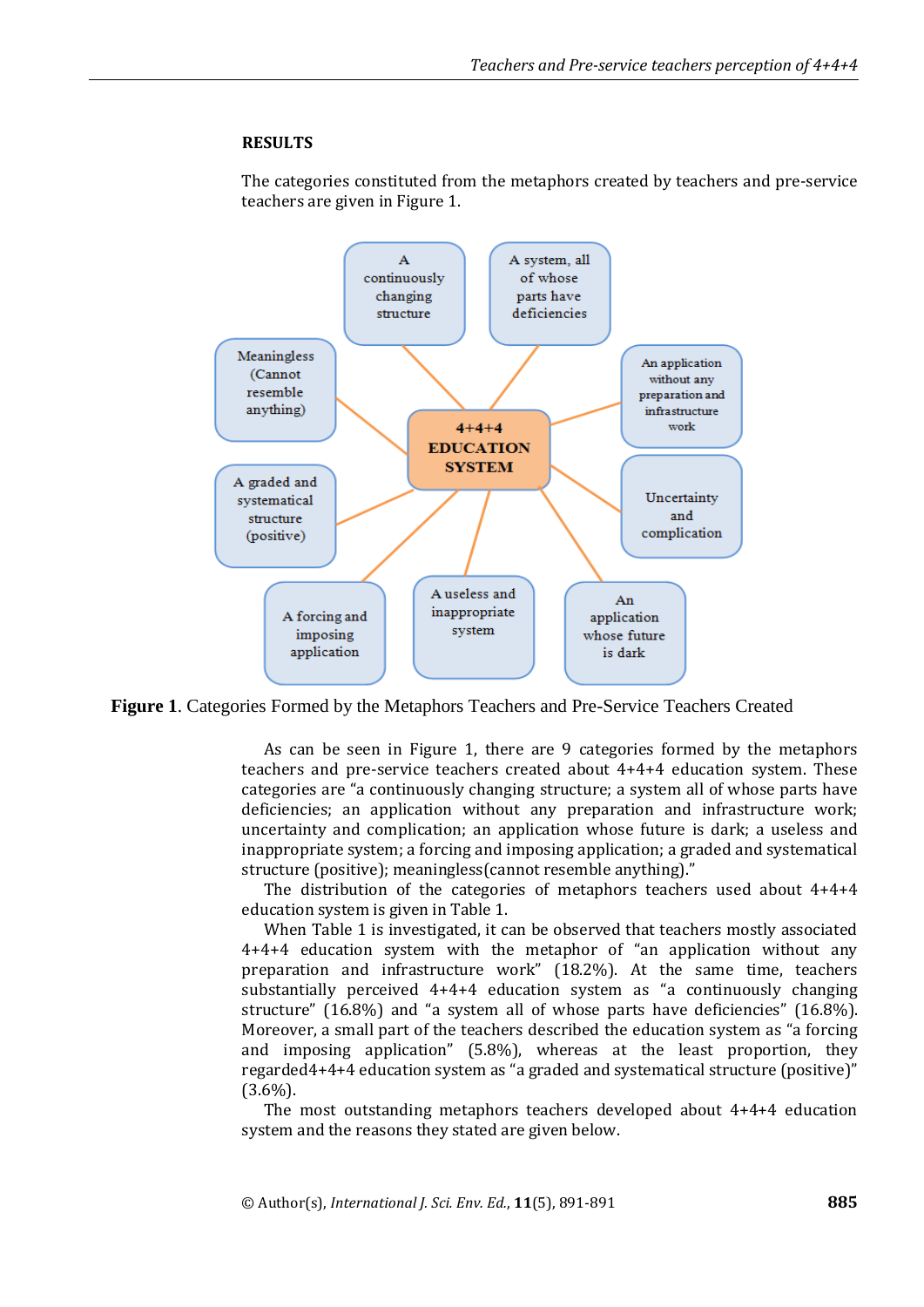|        | Table 1. Distribution of the Metaphors Teachers Expressed Their Perceptions about 4+4+4 Education |  |  |  |
|--------|---------------------------------------------------------------------------------------------------|--|--|--|
| System |                                                                                                   |  |  |  |

| <b>Metaphor Group</b>                                          |     | %    |
|----------------------------------------------------------------|-----|------|
| A continuously changing structure                              | 23  | 16.8 |
| A system all of whose parts have deficiencies                  | 23  | 16.8 |
| An application without any preparation and infrastructure work | 25  | 18.2 |
| Uncertainty and complication                                   | 12  | 8.8  |
| An application whose future is dark                            | 19  | 14   |
| A useless and inappropriate system                             | 11  | 8    |
| A forcing and imposing application                             | 8   | 5.8  |
| A graded and systematical structure (positive)                 | 5   | 3.6  |
| Meaningless (cannot resemble anything).                        |     | 8    |
| <b>Total</b>                                                   | 137 | 10   |

Most of the teachers stated that 4+4+4 education system was expeditiously implemented without doing enough infrastructure works ant they developed metaphors such as a shanty, and premature baby. The metaphors teachers created about the metaphor group "an application without any preparation and infrastructure work" are given below.

*T42(F): 4+4+4 education system is like a shanty. Like the shanties which are done swiftly and without enough preparation, the education system was applied without any infrastructure work, plans or programs. T75(M): 4+4+4 education system is like a premature baby, because like a baby who comes when preparations are not completed, 4+4+4 started without enough preparations.* 

Besides, an important part of the teachers stated that the education system in Turkey had shown continuous changes for many years and also they expressed that almost all of them were radical changes. The metaphors and the reasons teachers remarked about 4+4+4 education system in the metaphor group of "a continuously changing structure" are given below.

*T16 (M): 4+4+4 education system is like jigsaw puzzle, because like the kids' jigsaw, education system is always changing.* 

*T 89 (F): 4+4+4 education system is like chameleon because the education system has been changing so fast that even the teachers cannot follow.* 

Moreover, an important part of the teachers expressed that there were deficiencies and faults in each part of 4+4+4 education system by developing metaphors such as broken car, sandcastle, and camel. Teachers' opinions are like these:

*T27(M): 4+4+4 education system is like a car with a broken engine because a car with a broken engine can never work. The problems in the education system are as big as a broken engine, that's why the education system cannot work efficiently.* 

*T 103 (F): 4+4+4 education system is like a sandcastle. Because the education system has many problems and seems as if it is going to be destroyed very easily when it faces even one more small problem.* 

*T 131(M): 4+4+4 education system is like camel. Because the system has a lot of curvatures like the back of a camel even though the system appears to be very powerful and majestic like a camel.* 

On the other hand, a small part of the teachers opined that 4+4+4 education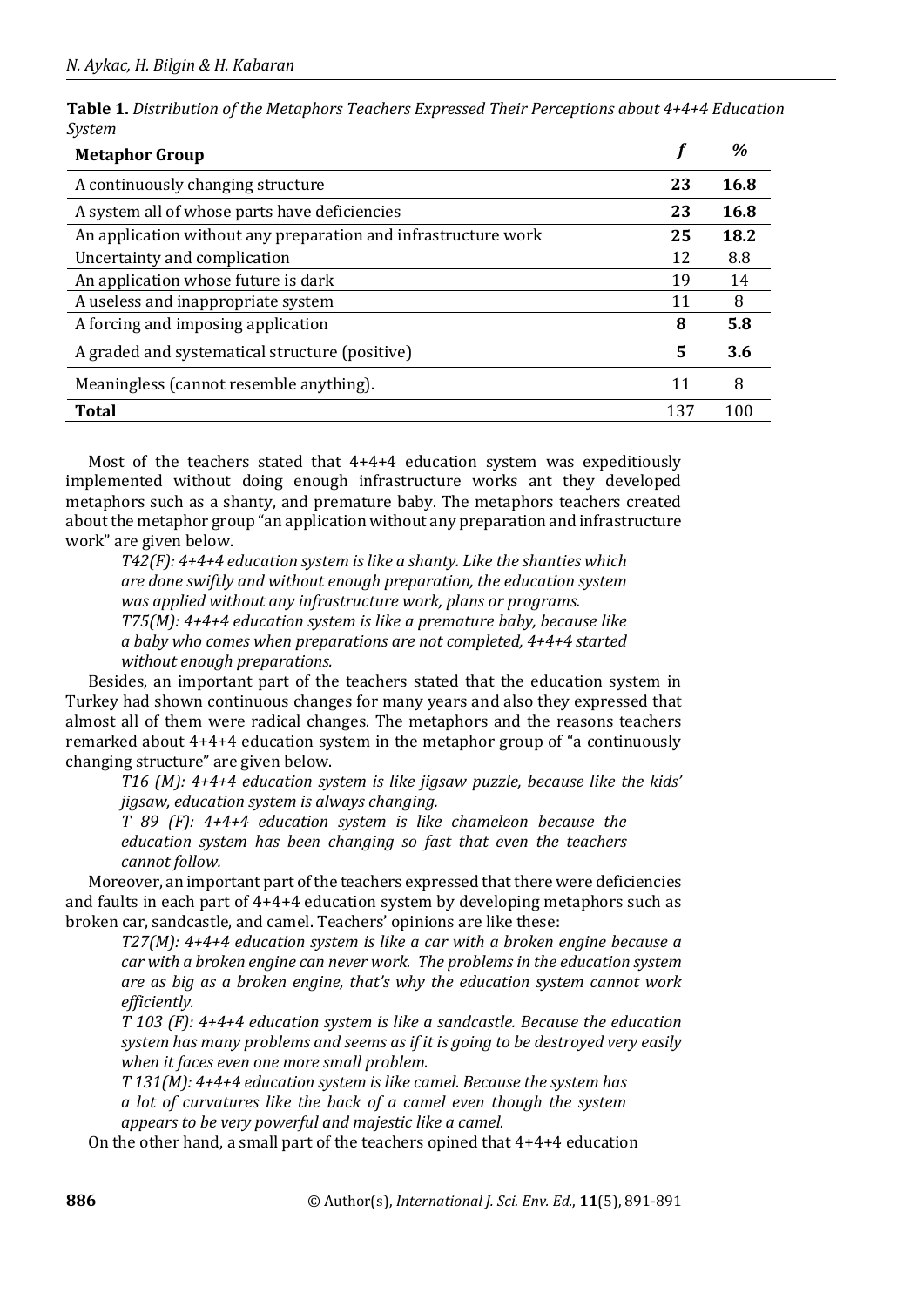system was a forcing and imposed application by developing metaphors such as a hammer and surgery. Teachers' opinions are these:

*T74(M): 4+4+4 education system is like a hammer because it started to be applied without asking teachers' opinions the education system appears to have come out of a clear sky.*

*T104 (F): 4+4+4 education system is like a surgery. As a surgery is implemented on a person no matter he wants it or not, the education system began to be implemented without considering we want it or not.* 

On the least proportion, teachers perceived 4+4+4 education system as positive and developed metaphors such as rainbow and stairs by emphasizing that the education system is a graded and systemically designed application. The metaphors and reasons teachers developed are given below.

*T12 (F): 4+4+4 education system is like rainbow. Just like the colors in the rainbow, in 4+4+4 education system students who are at different levels are educated in the same classes. I think that these differences will surely enliven our education system.* 

*T128 (F): 4+4+4 education system is like stairs because the new education system has a progress step by step. In my opinion, this system will provide students develop gradually.* 

When teachers' opinions are evaluated, they mostly highlighted the negative sides of 4+4+4 education by expressing that the system has a great deal of deficiencies.

The distribution of the categories of metaphors pre-service teachers used about 4+4+4 education system is given in Table 2.

| <b>Metaphor Group</b>                                             |     | $\frac{a}{2}$ |
|-------------------------------------------------------------------|-----|---------------|
| A continuously changing structure                                 | 13  | 11.2          |
| A system all of whose parts have deficiencies                     | 12  | 10.4          |
| An application without any preparation and infrastructure<br>work | 9   | 7.8           |
| Uncertainty and complication                                      | 9   | 7.8           |
| An application whose future is dark                               | 13  | 11 2          |
| A useless and inappropriate system                                | 6   | 5.1           |
| A forcing and imposing application                                | 4   | 3.4           |
| A graded and systematical structure (positive)                    | 35  | 30.1          |
| Meaningless (cannot resemble anything).                           | 15  | 13            |
| Total                                                             | 116 | 100           |

**Table 2.** *Distribution of the Metaphors Pre-Service Teachers Expressed Their Perceptions about 4+4+4 Education System* 

When Table 2 is investigated, it can be indicated that pre-service teachers mostly associated 4+4+4 education system with the metaphor of "a graded and systematical structure (positive)" (30.1%). At the same time, pre-service teachers substantially perceived 4+4+4 education system as "meaningless (cannot resemble anything)" (15%). Moreover, a small part of the pre-service teachers described the education system as "a useless and inappropriate system" (6%). On the other hand, they

© Author(s), *International J. Sci. Env. Ed.*, **11**(5), 891-891 **887**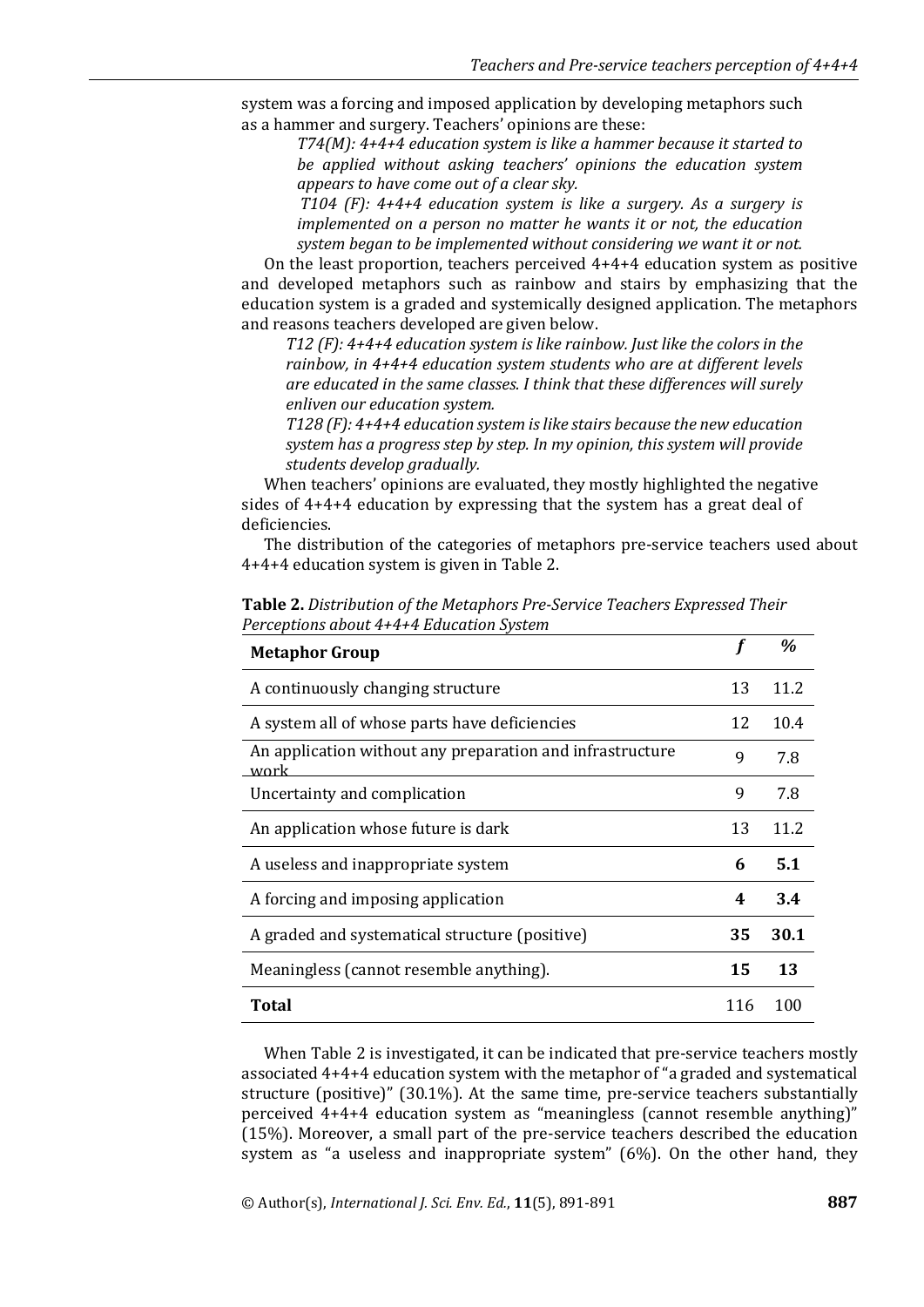regarded 4+4+4 education system as "a forcing and imposing application" at the least proportion (4%).

The most outstanding metaphors pre-service teachers developed about 4+4+4 education system and the reasons they stated are given below.

Most of the pre-service teachers perceived the education system as positive and they developed metaphors such as stairs, rings of a chain, and rainbow. The metaphors and the reasons pre-service teachers remarked about 4+4+4 education system in the metaphor group of "a graded and systematical structure (positive)" are given below.

*PT50(M): 4+4+4 education system is like rainbow. In 4+4+4 education system is formed when different characteristics come together as a rainbow consists of many different colors.* 

*PT73(M): 4+4+4 education system is like the rings of a chain because every chain of 4+4+4 education system comes together and constitutes a complement.* 

*PT93(F): 4+4+4 education system is like stairs because in the new education system students have a chance to develop themselves step by step and gradually just like stairs.* 

In the meanwhile, an important part of the pre-service teachers could not associate the 4+4+4 education system with anything since they could not comprehend the system precisely. Pre-service teachers' opinions are these:

*PT4(M): 4+4+4 education system is like nothing, because if I resembled the system to something, I would attribute meaning to it. However, I think that the system is meaningless.* 

*PT62(F): 4+4+4 education system is like nothing, because I could not understand anything about the system since nothing is clear in the system.* 

On the other hand, correlating it with the metaphors such as Nokia 3310 and tightfitting dress, a remarkably small part of pre-service teachers stated that the new education system was not appropriate for Turkey's current condition and so it will provide no benefit for the country Pre-service teachers' opinions are these:

*PT56(M): 4+4+4 education system is like Nokia 3310 because when compared with other mobile phones, it cannot provide enough benefits and not suitable for the current conditions. Just like this, 4+4+4 is useless and inappropriate application.* 

*PT82(F): 4+4+4 education system is likea tight-fitting dress. Like a tight-*

*fitting dress, the new education system is improper and nonfunctional* 

Besides, at the least proportion, pre-service teachers indicated that 4+4+4 was an imposing system which was put into practice by force and they developed metaphors like enchained people and donkey. The metaphors and reasons pre-service teachers developed are given below.

*PT2(M): 4+4+4 education system is like a donkey because a donkey has to obey its owner's instructions. The implementers of 4+4+4 education system, teachers have to obey what this forcing system has brought. PT111(M): 4+4+4 education system is like enchained people because teachers and school administrations were made to apply 4+4+4in forcibly and imposingly.* 

When pre-service teachers' opinions are evaluated, it can inferably be concluded that most of them emphasized the advantages and positive sides of 4+4+4 education system with the metaphors they developed.

#### **DISCUSSION AND CONCLUSION**

According to the results of this study, it is obvious that teachers and pre-service teachers perceived 4+4+4 education system differently. The metaphors teachers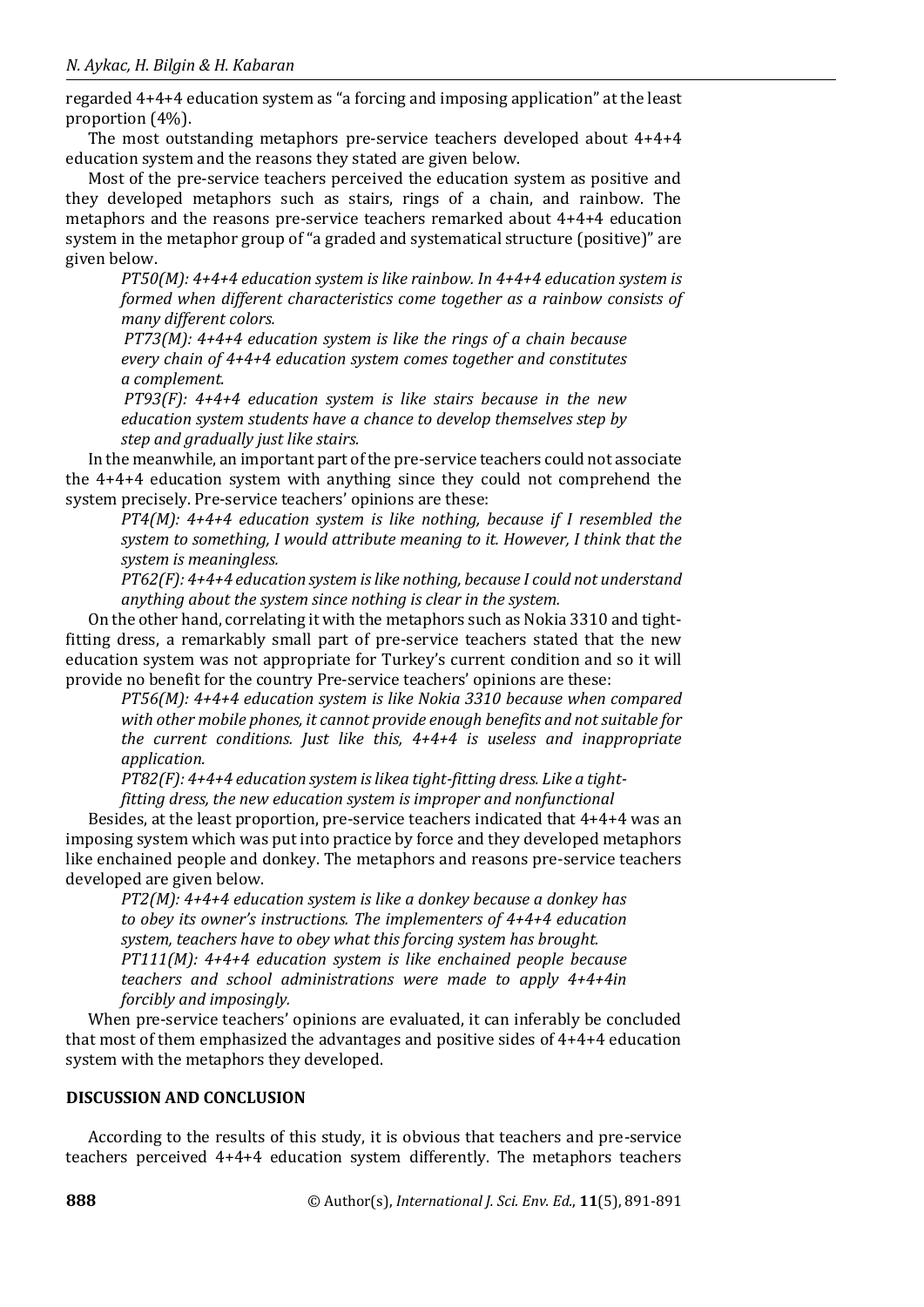developed about the education system took place in the metaphor groups of an application without any preparation and infrastructure work, a continuously changing structure, and a system all of whose parts have deficiencies. By this way, teachers mostly expressed that 4+4+4 education system changed impulsively and radically, and these changes occurred without making enough infrastructure and preparation works, and so the education system had a lot of deficiencies and problems.

Similarly, teachers perceived 4+4+4 education as positive at the least proportion and they regarded the education system as a graded and systemic approach. In other words, teachers considered that the disadvantages of 4+4+4 education system outweighed its advantages. On that sense, the negative attitude and perception ofteachers, the only implementers of education system both shows that definitely there appears to be deficiencies and problems in the new education system. Therefore, it is inevitable that their perceptions and attitudes towards the education system affect their achievement in application because an application does not have change of achievement unless it is accepted and supported by teachers. Hence, it can absolutely be concluded that the achievement of educational applications is in direct proportion to teachers' effort and desire for application.

On the other hand, pre-service teachers mostly related 4+4+4 education system with the metaphor group of a graded and systematical structure and they emphasized that the new education system continues gradually and step by step, all the grades have the characteristics of a fallow-up for each other and they complete each other. When considered from this point of view, it can be clearly stated that pre-service teachers mostly highlighted the positive points in 4+4+4 education system and they perceived the system as positive.

In this context, when the metaphors developed by teachers and pre-service teachers are compared, it can be clearly understood that the metaphors and reasons developed by teachers substantially contain negative perception expressions whereas the ones pre-service teachers created mostly include more positive statements. According to the results of this study, pre-service teachers believed that the deficiencies in 4+4+4 education system could be completed and developed and the current troubles could be overcome. On the other hand, teachers expressed that the problems and troubles in 4+4+4 education system would considerably go on and the future of the system seemed to be underwhelming. A reason of this difference between teachers and pre-service teachers might be the fact that teachers experienced the application process of 4+4+4 education system personally while preservice teachers only had a chance to observe the application process and could not encounter the current problems directly. It was observed in the study that teachers mostly stated that they had difficulties in the application stage of 4+4+4 education system.

According to the results obtained from this study, most of the teachers, who were the first implementers of the new system, associated 4+4+4 education system with adverse metaphors. They thought that 4+4+4 education system came into application without making enough preparations, the education system had been changing continuously and rapidly and therefore there seemed to be many deficiencies in the education system. In other words, most of the participant teachers perceived 4+4+4 education system as a negative application. However, pre-service teachers who will become the implementers of the new education system in the near future perceive and comprehend the system as positive. The majority of them believed that the education system of Turkey was in a graded and systematical structure and it would be more successful in the future. It can obviously be concluded from the study that there is a significant difference between the perceptions of teachers and pre-service teachers about 4+4+4 education system.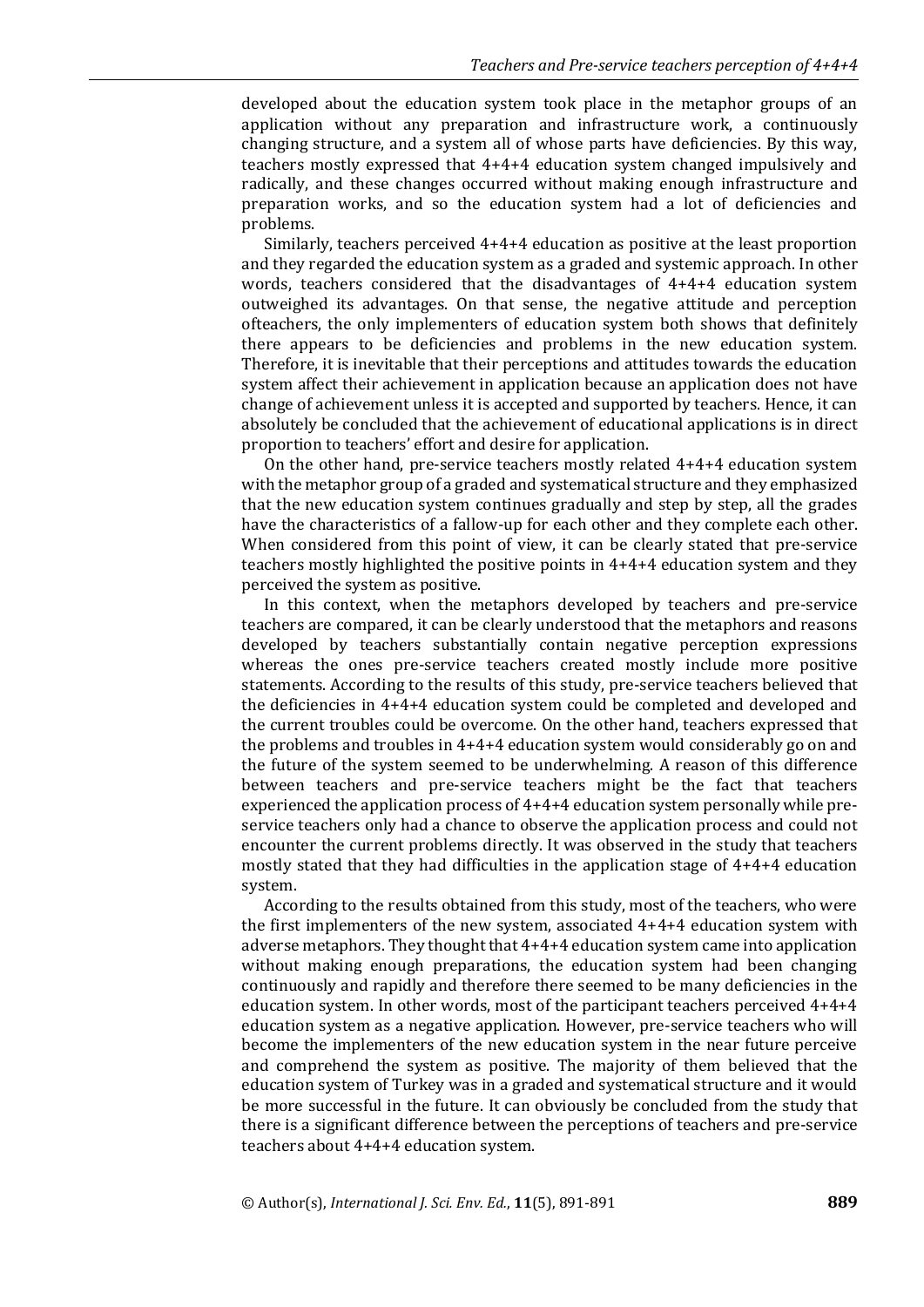Determining the current problems and deficiencies in the education system has a great importance from the points of both the productivity and effectiveness of 4+4+4 education system. In this sense, with regards to the results of this study, more studies should be done in order for the new education system to be applied effectively by considering the opinions of teachers, students, parents and other components of education. Moreover, so as to apply 4+4+4 education system effectively and productively, infrastructure and preparation works should be conducted, the physical structure, instruments and materials in the education system should be appropriate for the new system so that it could both support students' learning and contribute to teachers' instruction. Furthermore, the reasons why teachers substantially developed metaphors including negative expressions should be searched in detail and in direction to these reasons 4+4+4 education system should be improved.

# **REFERENCES**

- Arnett, R.C.(1999). Metaphorical guidance: Administration as building and renovation. *Journal of Educational Administration*, *37*(1), 80-89.
- Aydın, I.S.,Pehlivan, A.(2010). Türkçe öğretmeni adaylarının öğretmen ve öğrenci kavramlarına ilişkin kullandıkları metaforlar.[The metaphors that turkish teacher candidates use concerning "teacher" and "student" concepts]. *Turkish Studies,5* (3), 818-842.
- Aykac, N.,Celik O.(2014). Öğretmenlerin ve öğretmen adaylarının eğitim programına ilişkin metaforik algılarının karşılaştırılması. [Comparison of metaphoric perception of teachers and pre-service teachers about curriculum]. *Education and Science,39*(173), 328-340.
- Botha, E. (2009). Why metaphor matters in education. *South African Journal of Education, 29*(4), 431-444.
- Boyacı, A.(2009). İlköğretim okulu öğretmenlerinin eğitim planlaması süreçlerine yönelik kullandıkları metaforlar. [Metaphorical images for educational planning: percetions of publicelemantary school teachers]. *Selcuk University Social Sciences Institute Journal, 21*, 111-124.
- Cerit, Y.(2008). Öğrenci, öğretmen ve yöneticilerin müdür kavramı ile ilgili metaforlara ilişkin görüşleri. [Students, teachers and administrators' views on metaphors with respectto the concept of principal]. *Education and Science, 33* (147), 3-13.
- Celikten, M.(2006).Kültür ve öğretmen metaforları. [Culture and teacher metaphors used in educational system.] *Erciyes University Social Sciences Institute Journal*, *21*, 269-283.
- Forceville, C.(2002). The identification of target and source in pictorial metaphors. *Journal of Pragmatics, 34,* 1-14.
- Holman, C.(1985). *A handbook to literature.* Indianapolis: ITT Bobbs-Merrill Educational Publishing Company.
- Güven, I. (2012). Eğitimde 4+4+4 ve faith projesi yasa tasarısı = reform mu?[The 4+4+4 school reform bill and the fatih project: is it a reform?]. *Elementary Education Online,11*(3), 556-577.
- Inbar, D. (1996). The free educational prison: Metaphors and images. *Educational Research, 38* (1), 77–92.
- Kövecses, Z. (2002). *Metaphor: A practical introduction*. Oxford: Oxford University Press.
- Lakoff, G., Johson, M.(2003).*Metaphors we live by.* Chicago: University of Chicago Press.